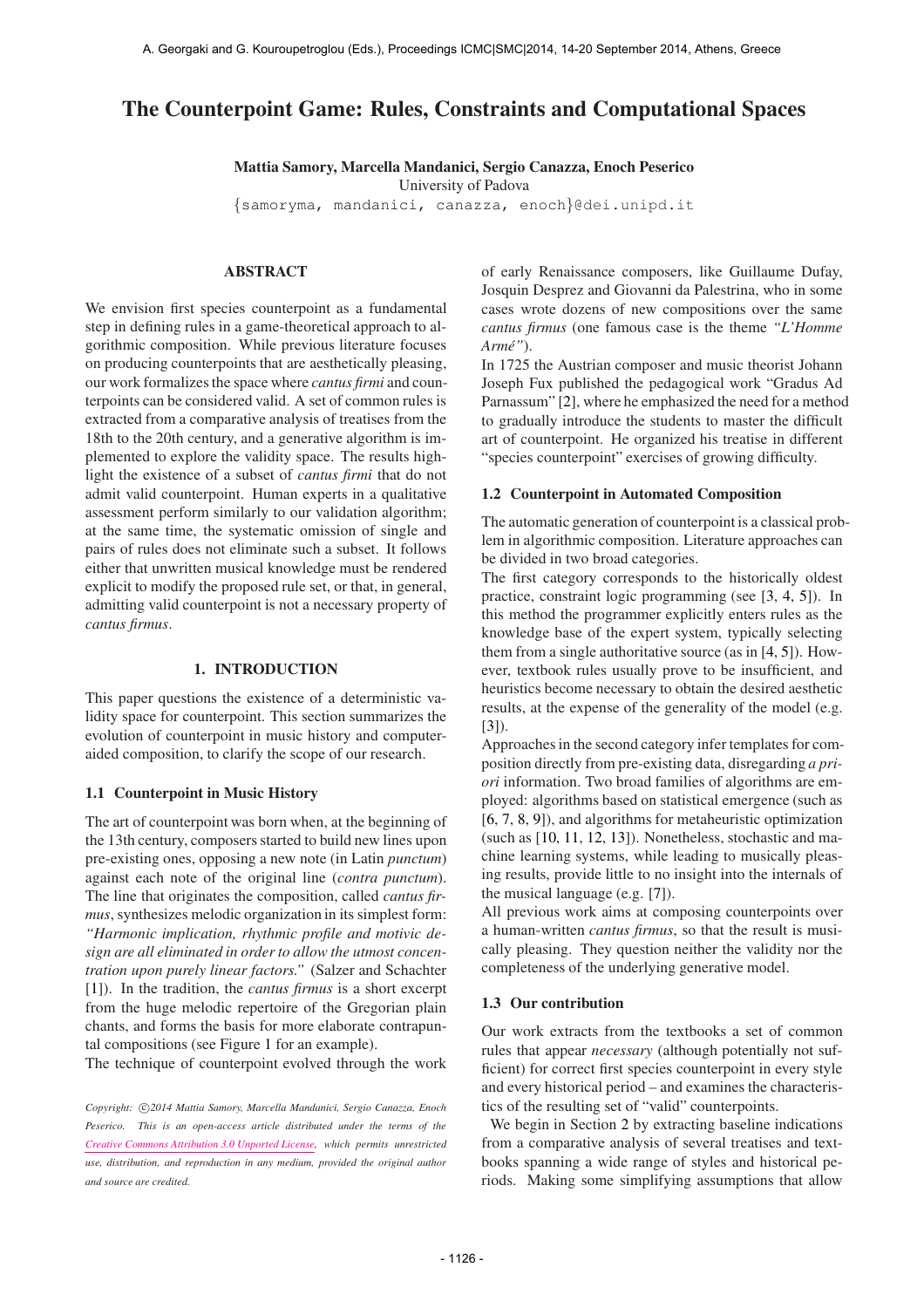

Figure 1. Ave Regina Caelorum, Anonymous XV century, Trento Cathedral, Italy (transcribed by Renato Calcaterra).

us to focus without loss of generality on the fundamental aspects of the prescriptions, we distill the various examples and guidelines into a set of deterministic, formal rules. Some of these rules apply only to *cantus firmus* (from now on CF), some only to counterpoint (from now on CP), and some to both; note that previous work never explicitly formalized CF. Violating at least one rule means a CF/CP runs against a precept spanning *all* styles and periods; we call these CFs/CPs *invalid*, as opposed to *valid* CFs/CPs that satisfy all rules. Obviously, a valid CF/CP may still run against the precepts of a *specific* style/period, have aesthetic issues, etc.

In Section 3, we design an algorithm to generate all valid CFs and CPs. We then analyse quantitatively and qualitatively the results; in particular, we examine the correlation between musicality of a given CF and the number of CPs it admits.

In Section 4, we verify the rules and evaluate their function: a comparison of human expert assessment and automated analysis corroborates our findings.

Finally, in Section 5 we summarize our results, examine their significance, and look at some possible avenues of future research.

# 2. CANTUS FIRMUS AND FIRST SPECIES COUNTERPOINT

In this section we determine the rules for validating CFs and CPs. We first describe the assumptions under which the rules are formulated (Subsection 2.1). We then justify our choice of sources, and explain our framework for rule formalization (Subsection 2.2). Subsections 2.3, 2.4 and 2.5 present the rules that affect respectively both musical lines, only CFs, and only CPs, discussing the most critical or controversial rules.

# 2.1 Assumptions

To better analyse the space of possible outcomes, we minimize the complexity of the composition of CF and CP. We employ only the Ionian mode, whose pitches correspond to the C major scale, as we want to target general voice leading problems rather than stylistic peculiarities, while we try to encompass both modal and tonal facets whenever possible. Furthermore we limit our production to a two

part, first species counterpoint, where notes of the same duration are opposed one against the other, as defined in [2]. We position the CF in the lowest voice, and the CP in the highest: we use the contiguous ranges of tenor and alto which, according to the registers of the human voice, pertain to the note ranges B2-G4 and G3-C5 respectively.

## 2.2 Rule Formalization

Formalizing rules for generating CFs and CPs is a remarkably difficult task. Musicians have a long tradition in teaching, theoretical research, and treatise writing. Nevertheless, the goal of a music teacher is not to give his students a set of absolute rules, but rather to shape their musicality and stylistic awareness. Therefore, the language used in textbooks is often contradictory, unclear and indirect, to express tradition as well as musical intuition. Similarly, most information is conveyed by teachers to their students through examples and informal guidelines rather than through strictly codified rules.

To derive quantitative rules that define when CFs and CPs are valid, we first made a selection of relevant sources, covering differences in style as well as a wide historical period. Fux's treatise [2] is considered a classical book, referenced by many important composers, and celebrated as the first in the modern era to organize counterpoint studies in a rational way. Jeppesen's book [14] represents one of the main contributions in the direction of a philological study of Palestrina's counterpoint. Modal counterpoint is, further, the main focus of the more recent Zanolini and Dionisi's book [15]. On the opposite side, from a stylistic perspective, stand Schönberg's [16] and Salzer and Schachter's works [1], both devoted to a tonal counterpoint style.

After selecting the sources, we distilled and compared the existing rules. As mentioned above, many of the formulations were ambiguous or incomplete, and additional, unstated rules are implied by the examples. We therefore rephrased and integrated the rules, categorizing them into four classes, according to the level of agreement of the different sources on each rule. In the case of absolute rules (AR), i.e. when all authors agree, we included the rule without conditions; in the case of majority rules (MR), which occur when there is a partial disagreement between different sources, we chose the rule adopted by the ma-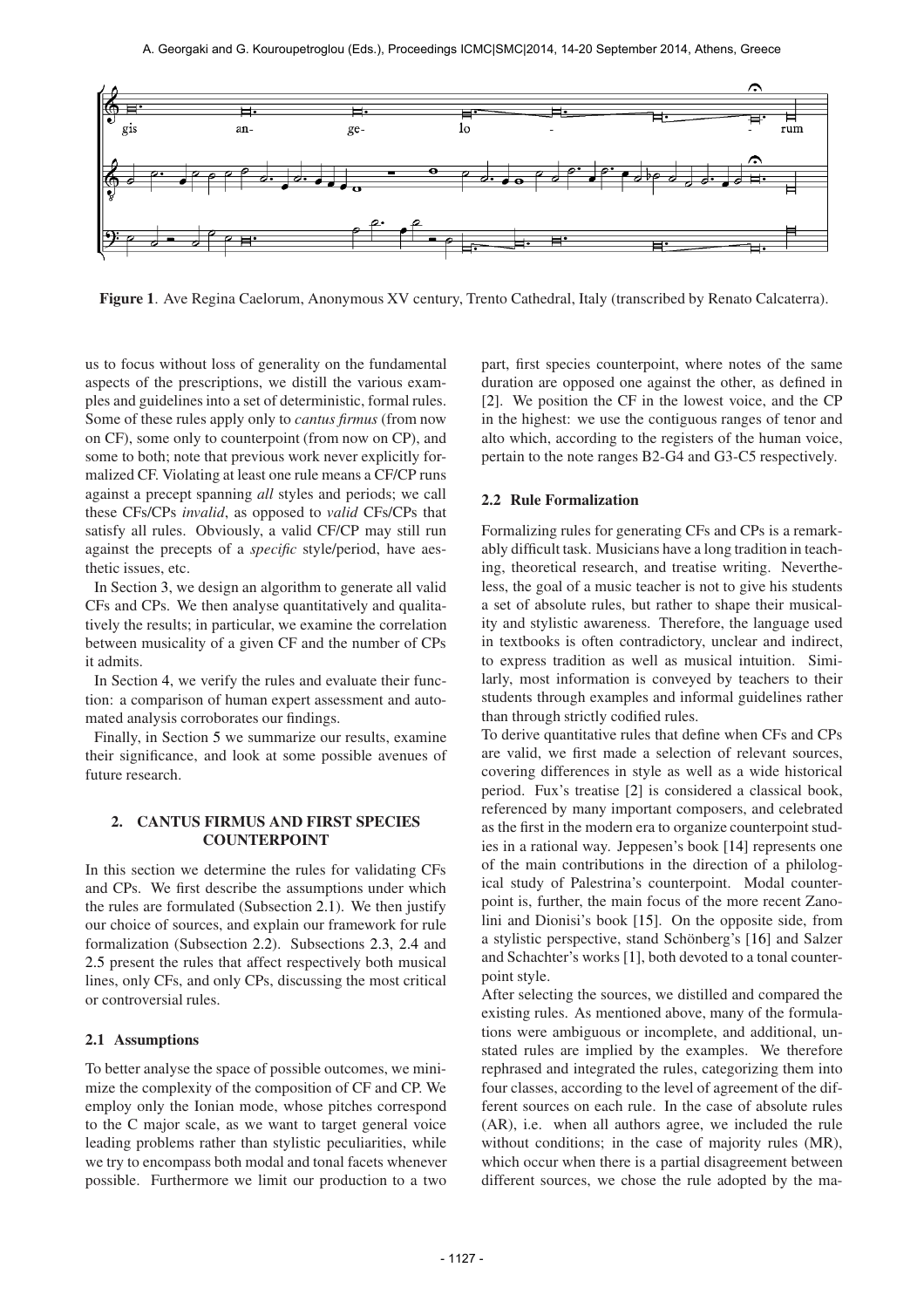| <b>AR</b> , absolute rules | all the authors agree (some may<br>not express judgement).         |
|----------------------------|--------------------------------------------------------------------|
| MR, majority rules         | not all the authors share the<br>same opinion.                     |
| UR, undefined rules        | the rule is not clearly formulated<br>and requires interpretation. |
| IR, implicit rules         | the rule implicitly operates in<br>the literature.                 |

Table 1. Rule categorization.

jority of the authors; in the case of undefined rules (UR), whose interpretation is not unique, and implicit rules (IM), which are not expressed yet implicitly operate in the literature, we analysed examples in the sources to infer the correct formulation of the rule (see Table 1).

The following subsections illustrate "general" rules (that affect both CFs and CPs), *cantus firmus* rules, and counterpoint rules; furthermore, they discuss the endorsement of URs, IRs, and particularly crucial rules.

# 2.3 General Rules

General rules (Table 2) apply to both CFs and CPs. Out of nine rules, we individuated two AR, three IR and four MR: Rule G1 is a MR because there is no agreement among

| G1. Only horizontal seconds, major and minor<br>thirds, perfect fourths, fifths and octaves, and<br>minor ascending sixths are allowed. |           |  |
|-----------------------------------------------------------------------------------------------------------------------------------------|-----------|--|
| G2. The 7th degree must resolve to the tonic, or<br>it can descend stepwise if the preceding note is<br>the tonic.                      |           |  |
| G3. Do not reach a 7th degree by a skip larger<br>than a third.                                                                         | <b>MR</b> |  |
| G4. Successions of three notes cannot form an<br>arpeggio.                                                                              |           |  |
| G5. If there are two horizontal intervals of equal<br>distance and discordant, the next interval must<br>differ.                        |           |  |
| G6. Compound motion of any kind in one di-<br>rection is allowed for no more than a sixth.                                              |           |  |
| G7. Compound movements which outline a tri-<br>tone are forbidden.                                                                      |           |  |
| G8. Do not make stepwise concordant move-<br>ments longer than a fifth.                                                                 |           |  |
| G9. A voice must not exceed the range of a<br>tenth.                                                                                    |           |  |

# Table 2. General rules.

authors: three of them (Fux, Jeppesen and Dionisi) allow

only ascending minor sixths, Schönberg forbids all horizontal sixths, while Salzer and Schachter permit all of them. We chose to conform to the majority. Note that, in this case, even authors belonging to the same stylistic group disagree (tonal counterpoint, Schönberg vs. Salzer and Schachter).

Rule G2 is an IR: unexpectedly, no one of the authors mentions the rule outside the context of ending formulas. In tonal style, it is crucial to resolve the dissonant 7th degree ascending to the tonic, as this movement reinforces the sense of tonality. Tonal style authors might have given the rule for granted, as it is a direct consequence of classical harmony. In modal style the 7th degree does not always correspond to a leading tone: at the end of the piece, however, it can be artificially raised of a semitone to match its conclusive function. This justifies why modal style authors do not enforce the rule in the general case.

Excluding the rule would be incorrect from a tonal point of view; on the other hand, the Ionian mode contains the leading tone, and it can be considered a hybrid ground between a modal and tonal scale, as it corresponds to the C major scale - therefore, given our assumptions, we included the rule. After having analysed several examples, we also allowed the case where the 7th degree descends stepwise from the tonic (see Figure 2).



Figure 2. Salzer and Schachter [1], Chapter 1, selected examples.

Rule G5 is another case of IR. Many observations against redundancy, similar sequences and other forms of repetition can be found in all five textbooks we analysed. However, the supporting examples were extremely variable and context-dependant, and the prescriptions imprecise and subject to personal taste. Therefore, our rule vetoes only the most extreme form of repetition, the trill (see Figure 3).



Figure 3. Example of trill.

Rule G6 (IR) is crucial for voice leading control. All treatises condemn excessive motion in one direction, yet they provide a number of partial constraints like:

*a)* avoid multiple skips in the same direction.

*b)* avoid compound movements which outline dissonant intervals.

*c)* leaps of ascending minor sixth or ascending/descending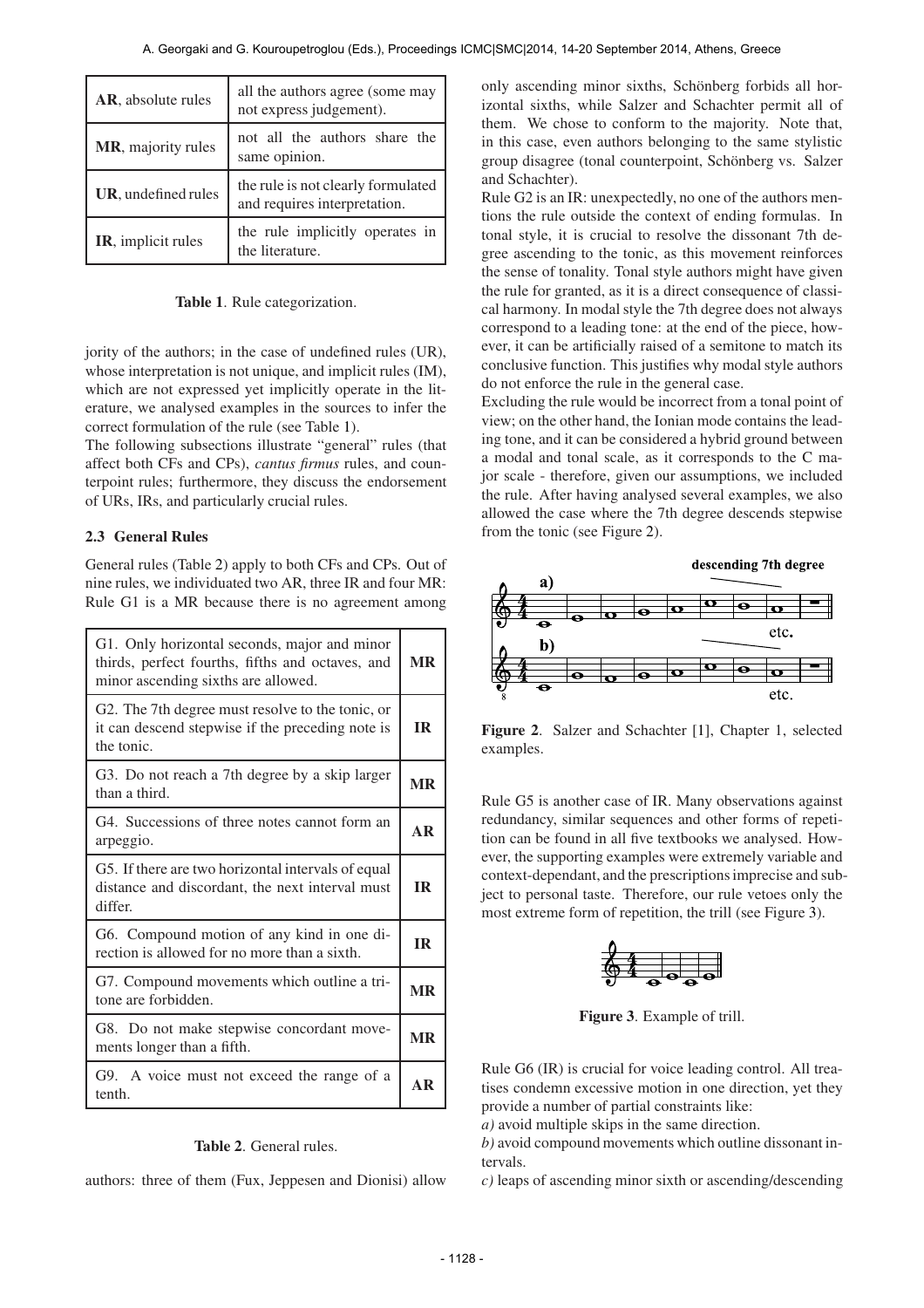octave must be recovered from.

Referring to Figure 4, constraint "*a*" can prevent situations like Ex.1 and 2, but not Ex.3.



Figure 4. Examples of broad concordant movements.

Constraint *"b"* covers Ex.1 and 3 but not Ex.2, while constraint *"c"* covers only Ex.3. Our rule covers all the previous examples; moreover, it compromises with the rest of the constraints present in literature, following their general common principle.

# 2.4 Cantus Firmus Rules

Many counterpoint books present collections of historical *cantus firmi* to be used in students' exercises. Even if the practice of composing CFs is not completely disregarded, the treatises lack specific rules or indications. Nevertheless, we report four rules (Table 3): two AR, one MR and one UR.

| CF1. The CF begins and ends on the 1st degree<br>of the mode.                     |  |
|-----------------------------------------------------------------------------------|--|
| CF2. The next-to-the-last note in the CF must<br>either be a second or a seventh. |  |
| CF3. In the CF a note cannot be immediately<br>repeated.                          |  |
| CF4. The CF must have a unique culmination<br>(climax).                           |  |

Table 3. Cantus Firmus rules.

Rule CF2 is directly connected to its complementary rule CP3, because both define ending formulas for CFs and CPs. It is a MR as the authors largely agree, but admit variations which mostly depend on their referenced style therefore we chose a more general formulation.

Rule CF3, shared by our references, derives from the way musicians adapted Gregorian lines into CFs. In fact, traditionally, Gregorian lines feature several repetitions. However, such repetitions used to be merged, in order not to interfere with the necessary rhythmic quality of the contrapuntal CF.

Rule CF4 was formulated in Salzer and Schachter as *". . . Each cantus firmus must contain a climax . . . The climax should not be repeated.*". All sources agree that there should be only one climax, save for exceptional cases when there should be "as few as possible". As we want all our rules to be deterministic, we settled for exactly one climax.

### 2.5 Counterpoint Rules

Counterpoint rules mainly address the vertical aspects of the composition. The only horizontal line prescriptions are

Rule CP3, which allows oblique motion, and Rule CP11, which limits the use of excessive repetition in the CP . Out of eleven rules we have four AR, six MR and one UR, as seen in Table 4.

| CP1. The beginning vertical intervals must be<br>only positive perfect consonances, the ending<br>positive octave or unison. |           |
|------------------------------------------------------------------------------------------------------------------------------|-----------|
| CP2. The vertical intervals allowed are: mi-<br>nor/major thirds, sixths and tenths, perfect<br>unisons, fifths, octaves.    | AR        |
| CP3. Do not repeat more than two consecutive<br>whole notes.                                                                 | <b>MR</b> |
| CP4. The next-to-last measure (CF and CP)<br>must contain both the second degree and the<br>leading tone.                    | <b>MR</b> |
| CP5. The unison can be used only at the begin-<br>ning and at the end.                                                       |           |
| CP6. In similar motion a note cannot cross the<br>preceding note of the other voice.                                         |           |
| CP7. Any chain of two vertical fifths or octaves<br>is forbidden.                                                            |           |
| CP8. No perfect intervals can be taken by simi-<br>lar motion.                                                               |           |
| CP9. No simultaneous skips in the same direc-<br>tion if both are greater than a fourth.                                     |           |
| CP10. No more than three thirds, sixths and<br>tenths in a row.                                                              |           |
| CP11. Do not use repetition more than twice.                                                                                 |           |

#### Table 4. Counterpoint rules.

Rule CP9 (UR) deals with simultaneous skips in both voices. The original rule by Salzer and Schachter was: *". . . Whenever possible avoid simultaneous leaps, especially leaps in the same direction involving melodic intervals larger than a fourth."*. In Figure 5 we present different cases of simultaneous skips.



Figure 5. Five examples of simultaneous skips.

Salzer and Schachter's formulation is ambiguous in respect to all the examples in Figure 5, but not to Ex.3 and 4, where both voices make a skip in the same direction and larger than a fourth. How should we deal with Ex.1 and 2, where only one voice skips for more than a fourth? And what about Ex.5, where the skips are in the same direction? Most examples in the literature treat Ex.1, 2, and 5 as cor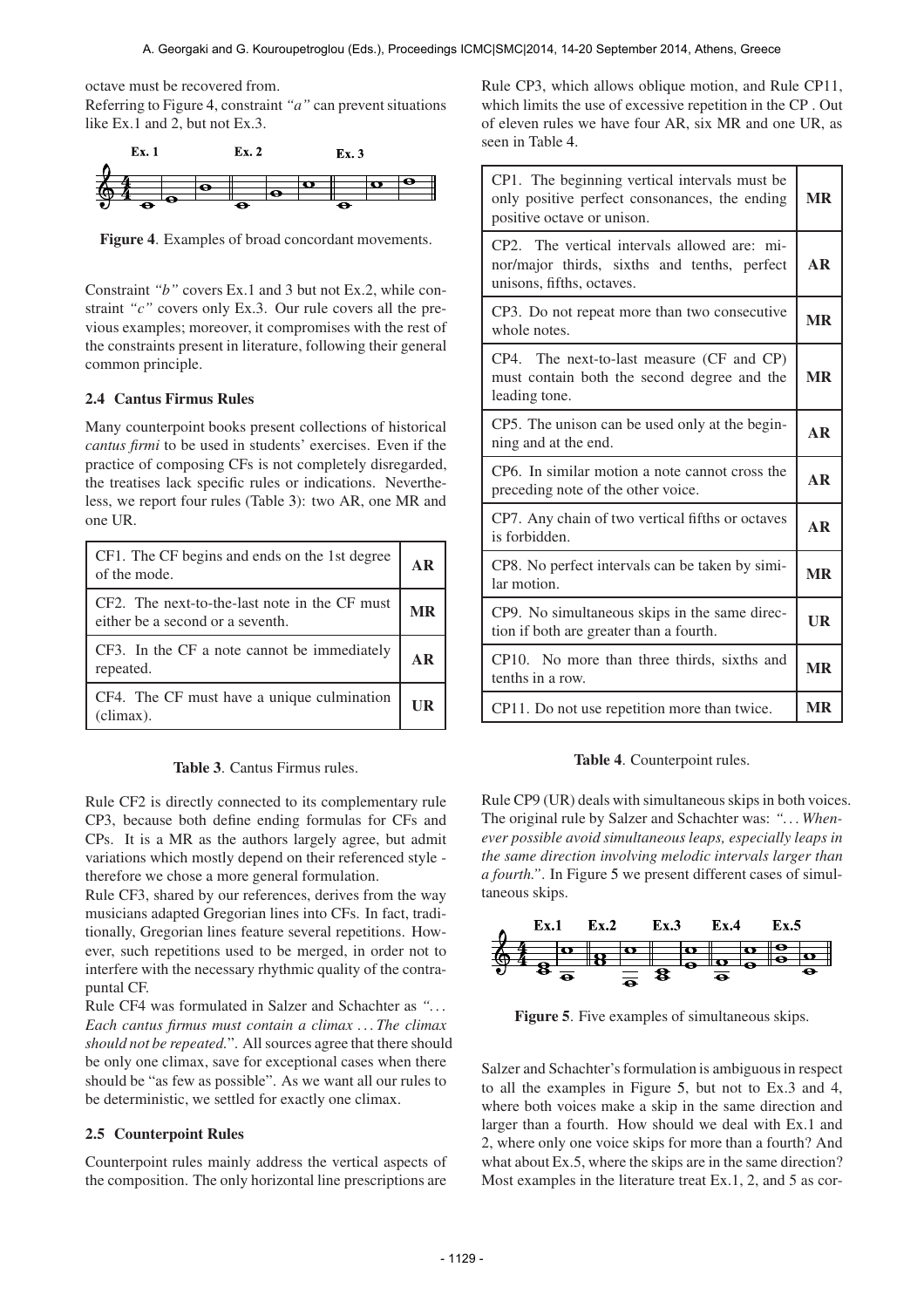rect: this observation led to our formulation of the rule. Summarizing, the space of valid CFs and CPs is defined by a total of 24 rules. 21% of them are implicit or undefined rules. Only 33% of the rules are universally accepted.

# 3. CANTUS FIRMUS AND COUNTERPOINT SPACE ANALYSIS

The rules in the previous section classify every possible CF and CP as valid or invalid. This section illustrates an algorithm to generate all valid CFs and CPs, and analyses the results, examining the relationship between the musicality of each CF and the number of CPs it admits.

### 3.1 Generative Algorithm

We implemented software to explore the space of CFs and CPs that are valid - i.e., the set of the CPs and CFs that adhere to the rules in Section 2. The algorithm follows a simple generative pattern, which is applied to both CFs and CPs (taking care of the the necessary differences). Each iteration of the main loop of the algorithm appends a new note to the current voice line. In the case of the generation of a CF, at each step the algorithm produces the set of potential next notes, according to voice range, scale structure and current voice line prefix. This set is then pruned according to stationary rules (which are only conditioned by the position within the voice line), and horizontal rules (which depend on a suffix of the prefix of the voice line). The remaining set contains all valid notes that can be appended to the current voice line prefix.

In the case of a CP, the generation of the  $n^{th}$  note in the voice line also depends on a prefix of the corresponding CF, as the set of potential next notes undergoes the further filter of vertical and combined horizontal-vertical rules.

The algorithm uses the patterns above to build a suffix tree of all valid CFs (respectively, all valid CPs given a CF) where the root of the tree is a placeholder, each other node contains a note, and the sequence of the notes encountered in the path from the root to a node represent a valid voice line prefix.

Note that the extensive generation of all CFs and CPs for a given voice line length is computationally demanding: the cardinality of the output grows exponentially with voice line length, and a considerable number of voice line prefixes that do not allow for continuation are pruned during the generation process.

### 3.2 Analysis of Results

We generated all valid CFs, using a voice line length of 8 notes, as most literature does (e.g. [1, 16]). The output consisted of 4587 valid CFs. For each of the CFs, we then generated all valid CPs. We investigated the correlation between the aesthetic features of the CFs, and the number of admitted CPs - i.e., if a CF that is musically pleasing admits more, fewer, or as many CPs than a CF that is not. Therefore, we focused on a qualitatively significant subset of all valid CFs, according to the categories reported in Table 5. The first four categories are based on the number of CPs that the CFs admits. The remaining three categories

refer to features of the CFs considered important in human judgement.

| <b>BAD</b>    | CFs that do not admit any counterpoint.                                |  |
|---------------|------------------------------------------------------------------------|--|
| <b>POP</b>    | CFs that allow the most frequently allowed<br>number of counterpoints. |  |
| <b>MID</b>    | CFs that allow the median number of coun-<br>terpoints.                |  |
| <b>CTPP</b>   | the CF that allows the most counterpoints.                             |  |
| OCT           | CFs that feature two consecutive octave in-<br>tervals.                |  |
| <b>FOURTH</b> | CFs that feature the range of a fourth.                                |  |
| <b>TENTH</b>  | CFs that feature the range of a tenth.                                 |  |

Table 5. Categories of CFs.



Figure 6. The CF which admits the maximum number of CPs over 8 notes.

The CF that allows the maximum number of possible counterpoints, in Figure 6, admits 273 CPs. The CF appears ordinary; though one could say that its insistence on note C3 (repeated four times) detracts from its voice leading.

The group of CFs with the highest number of CPs (POP), and the group with the median number (MID) feature CFs that could be qualitatively judged as either poor, average or good, as it can be seen in the examples in Figures 7 and 8. To our surprise, we discovered the existence of 163 CFs which do not admit any valid CP. We labelled such CFs as "uncounterpointables". Two examples of uncounterpointables are presented in Figure 9. The first appears clearly faulty. It sports three octave skips – two of which in direct succession, thus leaving from and ending on the same note: such behaviour causes a surplus of movement that brings a sense of instability to the CF. Per contra, on a qualitative evaluation of the second uncounterpointable, nothing wrong is immediately apparent. It features correct voice leading, with good alternation of skips and stepwise movements; it has no repetitions nor abrupt large skips - it could



Figure 7. Two examples of CFs from the group POP.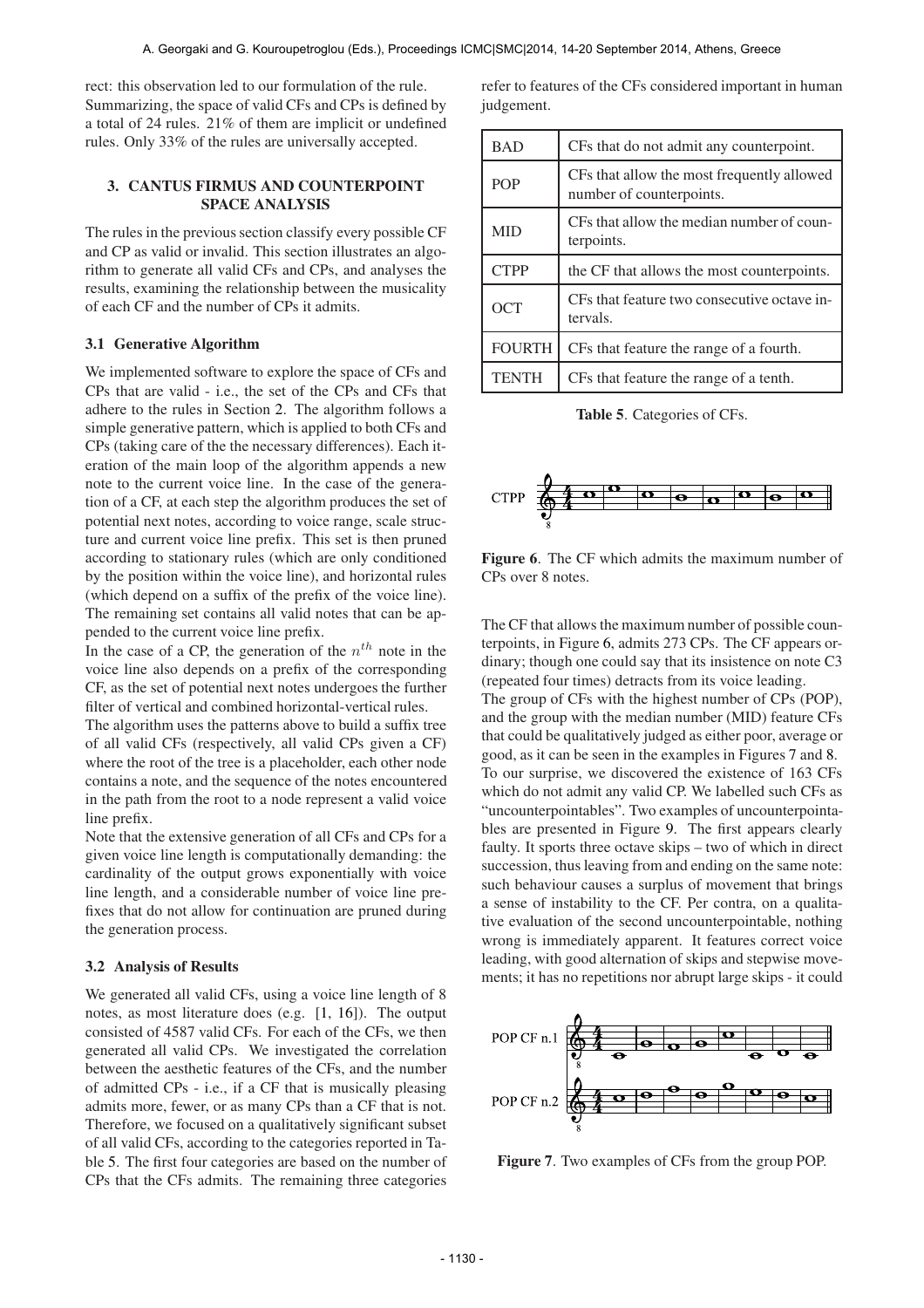

Figure 8. Two examples of CFs from the group MID.



Figure 9. Two examples of CFs from the group BAD.

easily be considered a good musical example.

In brief, the existence of uncounterpointable CFs is not completely consistent with musical intuition. However, the number of CPs a given CF admits appears independent both from the quality of the voice leading of the CF, and from the overall "quality" of the CF. Notably, there exist uncounterpointable CFs that are also musically pleasing, while apparently very poor CFs can admit many valid counterpoint solutions, like the example in Figure 10.



Figure 10. An example of a CP with good voice leading, over a CF, from the group OCT, with poor voice leading.

#### 4. THE ROLE OF RULES

This section verifies the rules and the results presented in the previous sections. Specifically, it was crucial to understand if the origin of CFs that are not musical, and of uncounterpointable CFs, was due to a rule set that was too strict, thus not allowing valid CPs, or too lax, thus generating invalid CFs. We tested these hypotheses against examples from the literature (Subsection 4.1) and human experts (Subsections 4.2 and 4.3), and we systematically probed the rule set to better understand the role of each rule (Subsection 4.4).

### 4.1 Examples from Literature

We validated CFs taken from the literature; in particular, we extracted 6 CFs composed by Schenker and Jeppesen

from Salzer & Schachter's manual, pp. 10-11 [1], and 6 CFs from Fux's treatise [2]. While all of them admitted counterpoint, some of them contravened one or more rules. In particular, Schenker disobeyed Rule G7 in one example, and Fux Rules G2, G4, G6 and G8. In respect to our research on academic literature, only the case of Fux breaking G2 could be considered a false negative (due to the formulation of the rules in Ionian mode, where the seventh degree is the leading tone, while the example was in Phrygian). The remaining rules were contravened in such a way that they would be considered invalid by the majority of the authors. We were particularly surprised by the repeated violation of G4 (avoid arpeggios), which is an absolute rule.

### 4.2 Expert Insight - Questionnaire

We compared the assessment of experts with automated validation results. Twelve composers and counterpoint teachers of Italian Conservatories were asked through an anonymous online form to comment on the validity of, and eventually correct, several CFs and CPs. More specifically, we asked them, disregarding aesthetic considerations, to point out formal errors in proposed CFs and CPs, and to compose exemplary CFs as well as CPs over given CFs. All CFs were selected from random samples from the categories in Table 5.

The evaluation of the CFs is summarized in Table 6.

| CF group      | Validity | Reported errors                                                           |
|---------------|----------|---------------------------------------------------------------------------|
| <b>MID</b>    | 82%      | two consecutive large skips<br>(fifth, fourth).                           |
| BAD (good)    | 60%      | two consecutive large skips<br>(fifth, fourth).                           |
| <b>CTPP</b>   | 80%      | wrong final formula (B3,<br>C4); too many iterations of<br>the same note. |
| <b>TENTH</b>  | 64%      | presence of an octave skip;<br>range too large (tenth).                   |
| <b>FOURTH</b> | 100%     |                                                                           |
| BAD (poor)    | 18%      | too many skips.                                                           |
| OCT           | 18%      | too many skips involving the<br>same note.                                |

Table 6. Expert evaluation of CFs. The first CF from the group BAD has good voice leading, while the second has poor voice leading. Validity indicates the percentage of authors that consider the CF without mistakes.

The main criticism to the automatically-generated CFs is the entity and frequency of large skips: this is the most common - and often first - remark. However, skips of the same entity and with the same frequency have not been marked as undesirable in different CFs, which means that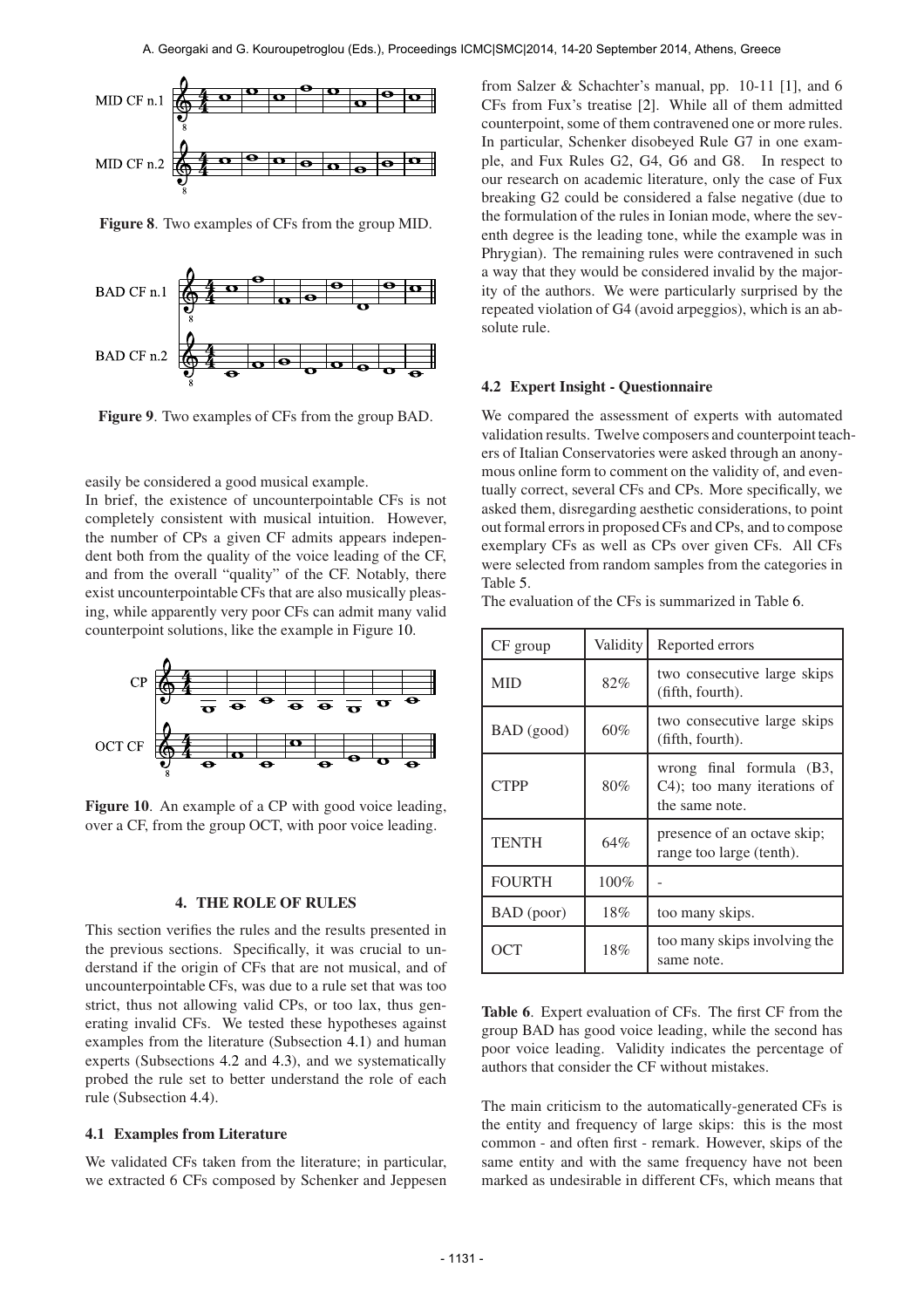the context of the skip affects its alleged validity. Note that even the most criticized CF did not obtain 100% refusals, while the CF in the group FOURTH obtained 100% acceptance. This seems to indicate that the reduced voice range is highly appreciated, possibly because it prevents large skips. However, a narrower range also implies an increase in note repetition, a feature highly criticized in other CFs by our respondents.

Among the chosen CFs we provided two from the group BAD, of which one featured poor voice leading, while the other presented a more pleasing voice leading: most interestingly, the former obtains only 18% acceptance, while the latter 60%. This might indicate the presence of aesthetic factors in user judgement, and, most importantly, it confirms uncounterpointability is uncorrelated with formal validity in the eye of the musician.



Figure 11. First counterpoint proposed for expert evaluation.



Figure 12. Second counterpoint proposed for expert evaluation.

We proposed four CPs for evaluation. 44.4% of the test takers corrected the octave vertical interval taken by similar motion in CP n.1 (Figure 11), while no one individuated the exposed tritones. In CP n.2 (Figure 12) 62.5% of the test takers corrected the unison vertical interval, only 11% marked as invalid the arpeggio, and no one spotted the broad concordant movement. The rule regarding exposed tritones admits in some textbooks an exception, when the tritone is resolved stepwise in the opposite direction, which is the case of the given example. The rule regarding arpeggios, in particular, had already been repeatedly violated in examples from the literature, as presented in Subsection 4.1.

Of the last two proposed CPs, which were automatically

generated, one was mostly considered correct, while the other did not find corrections shared by a significant portion of the participants.

All user-composed CFs were considered valid by the automated system, with the exception of two of them containing an arpeggio. User-composed CPs were not taken into consideration due to technical reasons: in particular the non-intuitive mechanism for entering notes in the online form, and the possibly confusing use of the octavelowered G-clef in the tenor part.

Summarizing, human experts appear to endorse the proposed rules, although a fraction of them considers admissible both outlined tritones when resolved stepwise and arpeggios.

# 4.3 Expert Insight - Interview

We interviewed individually three counterpoint teachers, to gain additional insight. During the interview we asked them to elaborate on the validity of the rules criticized in the previous tests, through open questions and examples. All interviewees stressed the existence of discrepancies between textbook precepts and compositional practice that are traditionally accepted. Two out of three condoned exposed tritones when resolved stepwise in the opposite direction. All three found the closing formula rules to be somewhat too strict, yet they did not agree on a modification proposal. Interviews shed light upon the validity of arpeggios: CFs were commonly excerpts of Gregorian chants which, preceding harmony theory, could outline arpeggios. However, even if forbidden by counterpoint compositional rules, arpeggios were often not removed in the adaptation of the chant as a CF, to maintain the characteristics of the original voice. Given the didactic function of CFs, these were often passed on through generations of teachers unconditionally.

### 4.4 Systematic Rule Exclusion

Finally, we systematically tested the exclusion of a single rule, and of pairs of rules, from the automated system. No single rule eliminates the presence of uncounterpointable CFs. Rules CP5 (unison), CP8 (perfect interval by similar motion), and G2 (resolution of the 7th degree) are by far the most selective rules: excluding each rule in turn, the ratio between uncounterpointable CFs and generated CFs is respectively 0.04%, 0.17%, 0.08%, using a voice length of 8 notes.

Rule G6, regarding broad concordant movements, does not eliminate uncounterpointable CFs even when paired with other rules. Modifying Rules G1 and G7 to allow tritones when resolved stepwise (both changing direction and continuing in the same direction) while simultaneously allowing arpeggios still generates uncounterpointable CFs for a voice length of 8 notes.

Excluding *pairs* of rules does not significantly reduce uncounterpointability. The only pair that eliminates uncounterpointable CFs for a voice length of 8 notes, and that agrees with experts' observations, is G2 (that prevents arpeggios in both voices) and G4 (resolution of the 7th degree).